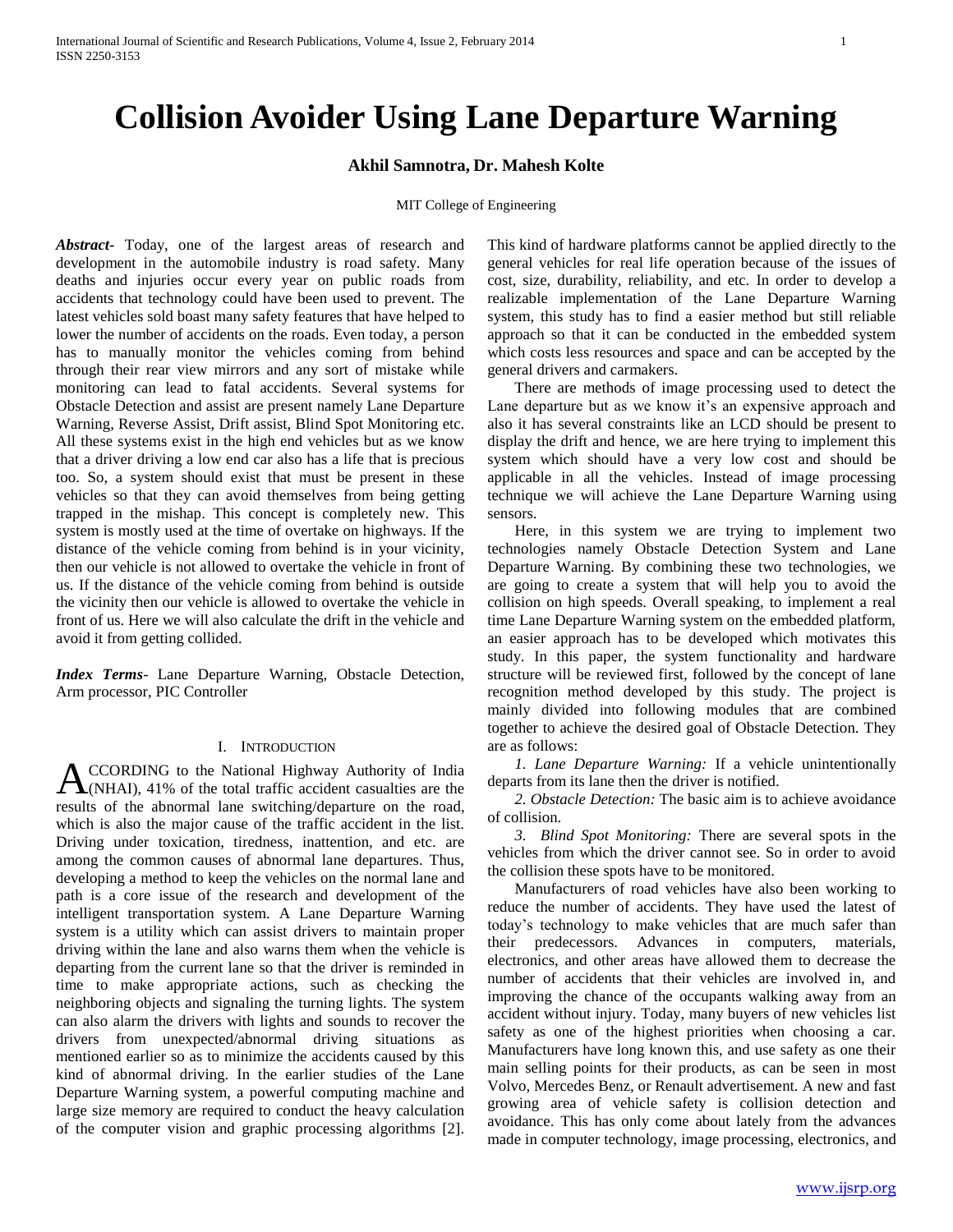the falling price of the cost of the hardware. Companies like Mercedes Benz utilize a radar system ("Pre-safe") on the S series cars that can detect obstacles in the path of the vehicle, and apply the brakes faster than the driver can. It also uses this system to have adaptive cruise control. This allows the car to regulate its speed according to the car in front under cruise control.

 Our method is based on ARM processer and several sensors that will work in real time to acquire the information from the surrounding environment and pass this information to the processor for processing and decision making and thus will guide the driver if the overtake is allowed or not.

 In section II related work is discussed. In section III Hardware implementation is described. In section IV Lane Departure warning is described. In section V Obstacle Detection and Blind Spot Monitoring is discussed .The conclusion is presented in section VI.

### II. RELATED WORK

 In recent year, Din-Chang Tseng and Chun-Wei Lin have used DSP based embedded system devices. Since the computing power and memory size of the embedded system are not as good as those on a personal computer, special techniques have been applied in the algorithm to enhance the performance of lane recognition while maintain the reliability of the results**.**  Furthermore, the edge enhancing filter can washout the foreign objects in the region of interest and keeps the lane markings with tilt/slope pattern. Using these two tools as the basis, the applied algorithm can detect the event of lane departure and alarms the warning to assist drivers for driving safety on the road. The system is implemented and tested on a DSP based embedded platform which can perform the required processes in real time under various weather conditions**.** This paper describes a lane recognition method for the lane departure warning system of smart vehicles and the algorithm implemented in a dual core ADIBF561 600MHz DSP embedded system to verify the functionality**.** The key function of the Lane Departure Warning (LDW) system is to help the drivers continuously monitor the lane markings on the roads. When drivers behave abnormally, because of tiredness, illness, or inattention, the vehicles will move away from the center of lanes unexpectedly. The Lane Departure Warning system can emit lights and/or sounds warnings to alert the drivers to correct their driving to avoid possible traffic accidents. However, to avoid a false alarm, the system will not alert if the turning light is signaled by the drivers while switching lanes, which is deemed as a normal operation.

 Diarmaid O Cualain,Dr. Martin Glavin have worked on both Lane Departure Warning and Obstacle Detection using Blind Spot Monitoring to create a system that will help the driver to keep the vehicle in the lane and avoid any unwanted lane changes. They have done several studies regarding the Lane Departure Warning and have used image processing technique for the same .For Lane Departure Warning they have used Clustering Algorithm to find the amount of deviation that arises when a vehicle deviates from its position and then depending on the cluster center the corrective action is taken. And for the Obstacle Detection System and Blind Spot Monitoring they have used Edge detection Algorithm. Advances in computers, materials, electronics, and other areas have allowed them to

decrease the number of accidents that their vehicles are involved in, and improving the chance of the occupants walking away from an accident without injury. Today, many buyers of new vehicles list safety as one of the highest priorities when choosing a car. Manufacturers have long known this, and use safety as one their main selling points for their products, as can be seen in most Volvo, Mercedes Benz, or Renault advertisement. Here in the paper, several automobile manufacturers have been discussed where these technologies are being used. Many automobile manufacturers are starting to equip their vehicles with video cameras positioned at various places around the body of the vehicle. This is done in a bid to remove any "blind spots" that he or she may have when driving or reversing. The cameras are also finding applications in other areas of road safety. Honda has developed a system that utilizes one of these mounted beside the rear-view mirror that recognizes the lane the vehicle is travelling in. It applies this information in steering to keep the vehicle centered in the lane.



**Fig 1: The basic description**

 Zehang Sun, George Bebis and Ronald Miller have worked on vehicle detection using optical sensors. In this paper they have shown that with the use of optical sensors the vehicle detection gets much easier. Also as we know, the most common approach to vehicle detection is using active sensors such as lasers, RADAR, or millimeter-wave radars. They are called active because they detect the distance of an object by measuring the travel time of a signal emitted by the sensors and reflected by the object. Their main advantage is that they can measure certain quantities (e.g., distance) directly requiring limited computing resources. Prototype vehicles employing active sensors have shown promising results. Optical sensors, such as normal cameras, are usually referred to as passive sensors because they acquire data in a non-intrusive way. One advantage of passive sensors over active sensors is cost. Also, the majority of methods reported in the literature follow two basic steps: (1) Hypothesis Generation (HG) where the locations of potential vehicles in an image are hypothesized, and

 (2) Hypothesis Verification (HV) where tests are performed to verify the presence of a vehicle in an image

 Thus we have seen that lot of work is being done in the passenger safety and vehicle collision avoidance but all these features and systems are present only in the high end cars and none of such safety features are available in the low end cars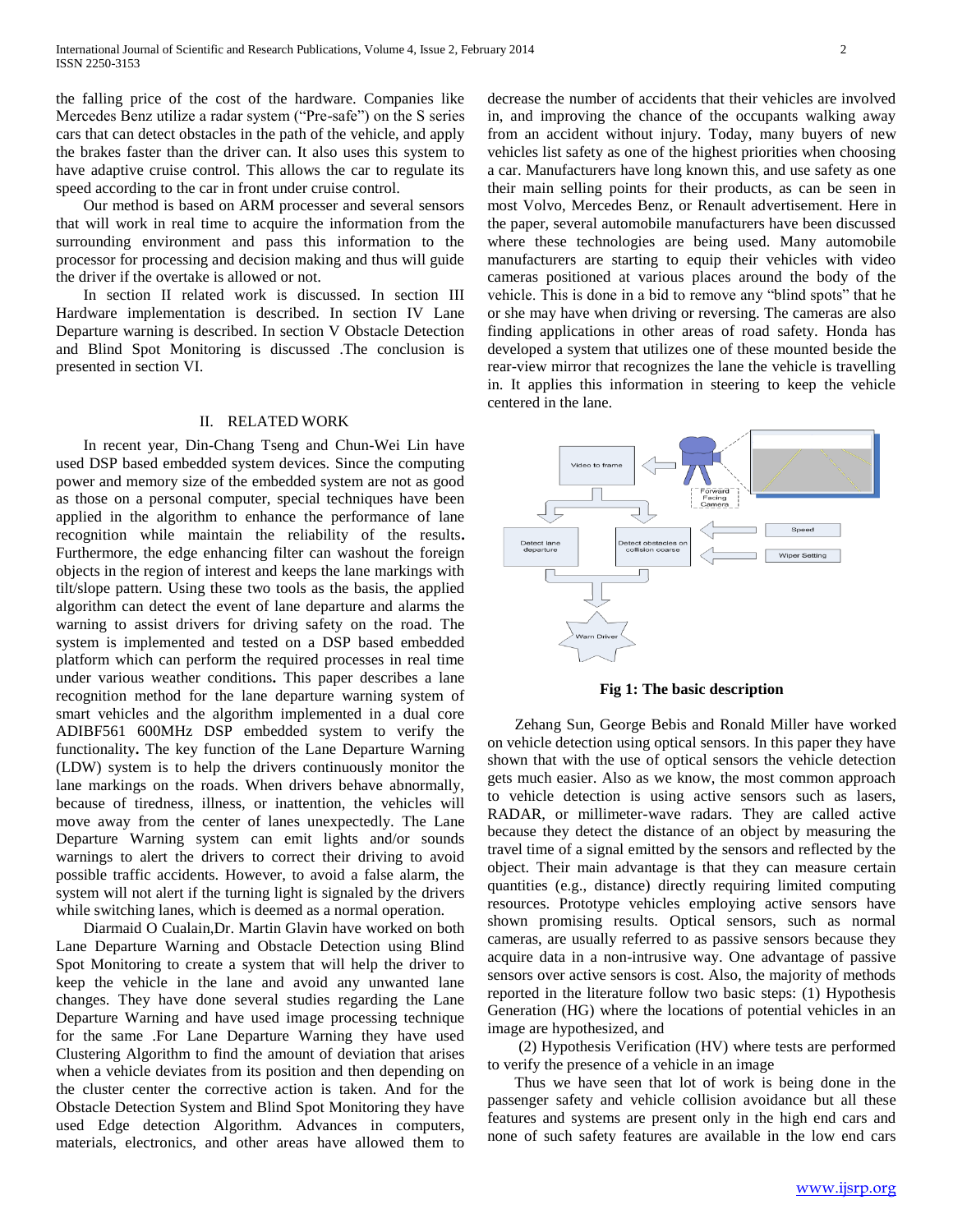anywhere. Also the proposed system combines two techniques to create a much efficient system for vehicle detection and collision avoidance.

## III. HARDWARE SET-UP

 The system for object detection and Lane Departure Warning is based on ARM. The data is acquired using the sensors that are IR and Ultrasonic sensors.Also, if there is a collision the message is passed to the emergency services or the kin of the passenger with the use of GSM informing about the crash. ARM processor used is LPC 2138 along with the peripherals and a speaker system for the announcements. In order to get the speed, here, we are using the RF module and the speed will be displayed on the LCD panel. the block diagram for the system is as followed in Figure 1.



**Fig 2: Hardware used in implementation**

#### IV. LANE DEPARTURE WARNING

 A lane departure warning system is a technique designed to warn a driver when the vehicle is moving out of its lane (unless a turn signal is on in that direction) on freeways and arterial roads. These systems are designed to reduce accidents by looking into the main causes of collisions: driver error, distractions and drowsiness. There are two main types of systems:

- 1. Systems which warn the driver if the vehicle is leaving its lane (visual, audible, and/or vibration warnings).
- 2. Systems which warn the driver and, if no action is taken, automatically take steps to ensure the vehicle stays in its lane.

Lane warning/keeping systems are based on:

- 1. Video sensors are used (placed behind the windshield, typically integrated beside the rear mirror)
- 2. Laser sensors (placed on the front of the vehicle)
- 3. Infrared sensors (placed either behind the windshield or under the vehicle)

 As we know, this system has bee implemented in several cars by various automobile makers. This technology was first used by BMW motors. It helps driver to avoid any unintentional lane change and thus prevents collision.

## V. BLIND SPOT MONITORING

 A collision avoidance system is an automobile safety system is made to reduce the affect of an accident. It is also known as precrash system, forward collision warning system or collision mitigating system; it uses radar and sometimes laser and camera sensors to detect an imminent crash. Once the detected, these systems either provide a warning to the driver or take action without any driver input (by braking or steering or both).This system is often used with a Blind Spot Monitoring technique.

A blind spot monitor is a vehicle-mounted sensor device that can detect other vehicles placed towards driver's side and rear. Warnings may be be visual, audible, vibrating or tactile. Also, blind spot monitors may be even more than just monitoring the sides. It can be "Cross Traffic Alert," "that alerts driver backing out of a parking space when traffic is approaches from the sides.. This method was first given by George Platzer in a 1995 paper. The method takes some time getting used to it. Hence trained drivers are used to calculate the time and distance, and thus, this method is cheap for testing of the expensive technology instead of automating the drive test. Thus based on the calculated time, drivers can take the time to set up and use their mirrors properly.

 George Platzer received a patent for the blind spot monitor, and it has been incorporated into various products associated with Ford Motor Company. The blind zone mirror has been touted as "an elegant and relatively inexpensive solution "to this problem. BLIS stands for *Blind Spot Information System*, a system of developed by Volvo. This system was first introduced on the 2007 Volvo S80 sedan and produced a visible alert when a car entered the blind spot while a driver was switching lanes, using two door mounted lenses to check the blind spot area for an impending collision. The system utilizes two ultrasonic sensors for the vehicle to detect objects, including other vehicles, pedestrians and other possible obstacles, in the blind-spot area. The information feedback received from these sensors is transferred to a processing unit. Once any object is detected within a predefined area or a specified distance, the application alerts the driver that the object is in the blind-spot.

 The rear-view mirror is unhelpful when an overtaking car is in the blind spot. In this contribution we describe the software implementation of an algorithm to monitor vehicle overtaking processes. The original sequence is pre-processed using the Sobel edge detection. This system helps drivers to avoid a crash with a vehicle in the neighbouring lane by continuously screening the blind spots to the side of the vehicles. The blind spot is the area not covered by the driver's line of sight and mirrors. This is particularly dangerous when changing lanes on a multi-lane road. Blind Spot Monitoring uses radar, camera or ultrasonic technologies to monitor the blind spot area of the vehicle. If a moving object is detected within the specified zone, a warning signal is issued. Warning signals vary from one version of the system to another and include visual, audio or haptic signals.

#### VI. CONCLUSION

 Thus, we can combine the techniques of Lane Departure Warning, Obstacle Detection and Blind Spot Monitoring to create a system that would be much efficient as far as a single technology is concerned. This technology can be effectively